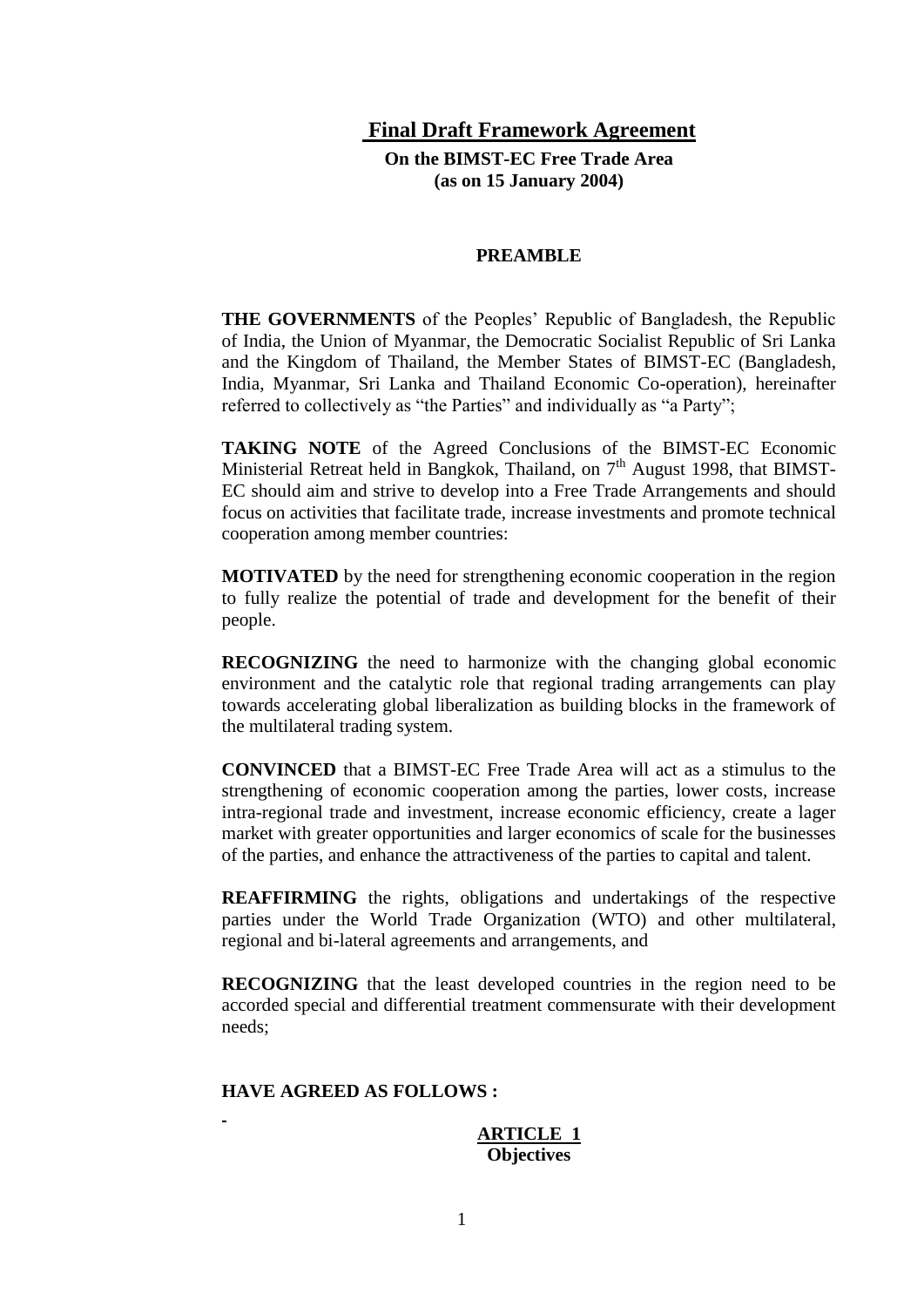The objectives of this Agreement are to:

- (a) strengthen and enhance economic, trade and investment cooperation among the parties;
- (b) progressively liberalize and promote trade in goods and services, create a transparent, liberal and facilitative investment regime;
- (c) explore new areas and develop appropriate measures for closer cooperation among the Parties, and
- (d) facilitate the more effective economic integration of the least developed countries in the region, and bridge the development gap among the Parties.

### **ARTICLE 2 Measures for Comprehensive Free Trade Area (FTA)**

The parties agree to negotiate expeditiously in order to establish a BIMST-EC FTA to strengthen and enhance economic cooperation through the following.

- (a) progressive elimination of tariffs and non-tariff barriers in substantially all trade in goods;
- (b) progressive liberalization of trade in services with substantial sectoral coverage;
- (c) establishing an open and competitive investment regime that facilitates and promotes investments within the BIMST-EC FTA;
- (d) provision for special and differential treatment and flexibility to the least developed countries in the region;
- (e) flexibility to the parties in the BIMST-EC FTA negotiations to address their sensitive areas in the goods, services and investment sectors based on agreed principles of reciprocity and mutual benefits;
- (f) establishing effective trade and investment facilitating measures, including, but not limited to, simplification of customs procedures and development of mutual recognition arrangements;
- (g) expanding economic cooperation in areas as may be mutually agreed among the parties that will complement the deepening of trade and investment links among the parties and formulating action plans and programmes in the agreed sectors/ areas of cooperation and
- (h) establishing appropriate mechanisms for implementation of this Agreement.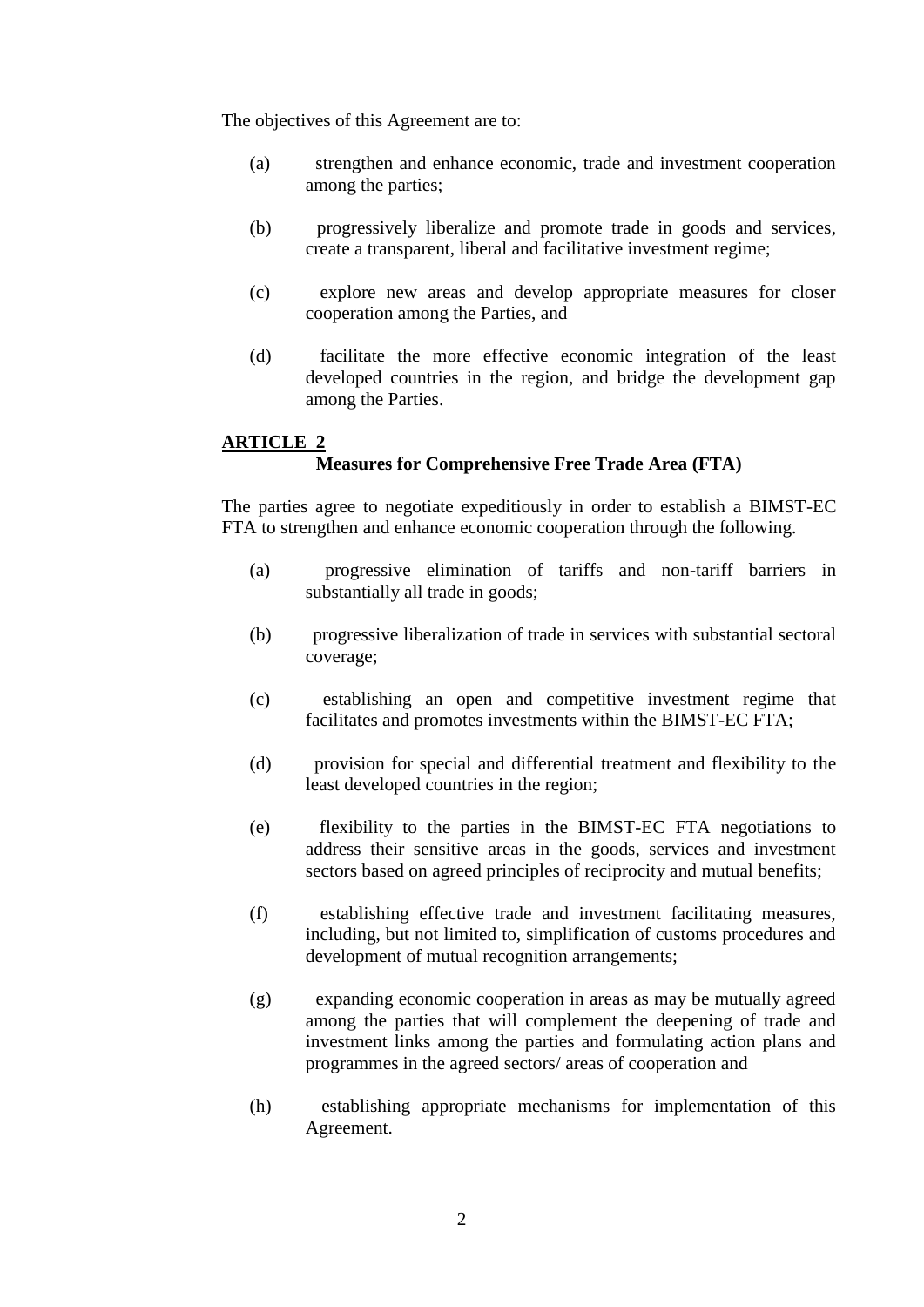### **Trade in Goods**

- 1. The parties agree to enter into negotiations for eliminating the tariffs and non-tariff barriers in substantially all trade in goods between the parties, except, where necessary, those permitted under Article XXIV(8) (b) of the General Agreement on Tariffs and Trade (GATT) 1994.
- 2. The products, except those included in the Negative List, shall be subject to tariff reduction or elimination on the following two tracks.
	- (a) Fast Track : Products listed in the Fast Track by a party on its own accord shall have their respective applied MFN tariff rates gradually reduced/ eliminated in accordance with specified rates to be mutually agreed by the parties, within the following timeframe:

| <b>Countries</b>                | <b>For Developing</b><br><b>Country Parties</b>             | <b>For LDC Parties</b> |
|---------------------------------|-------------------------------------------------------------|------------------------|
| Sri Lanka<br>India,<br>Thailand | &   1 July 2006 to 30 June   1 July 2006 to 30 June<br>2009 | 2007                   |
| Bangladesh & Myanmar            | 1 July 2006 to 30 June   1 July 2006 to 30 June<br>2011     | 2009                   |

(b) Normal Track : Products listed in the Normal Track by a party on its own accord shall have their respective applied MFN tariff rates gradually reduced/ eliminated in accordance with specified rates to be mutually agreed by the parties, within the following timeframe:

| <b>Countries</b>     | <b>For Developing</b><br><b>Country Parties</b>                                   | <b>For LDC Parties</b> |
|----------------------|-----------------------------------------------------------------------------------|------------------------|
| India,<br>Thailand   | Sri Lanka & $\vert$ 1 July 2007 to 30 June $\vert$ 1 July 2007 to 30 June<br>2012 | 2010                   |
| Bangladesh & Myanmar | 1 July 2007 to 30 June 1 July 2007 to 30 June<br>2017                             | 2015                   |

- (c) The number of products in the Negative List shall be subject to a maximum ceiling to be mutually agreed among the parties, with flexibility to the LDC parties to seek derogation, in one form or the other, in respect of products of their export interest.
- 3. Negotiations among the parties to establish the BIMST-EC FTA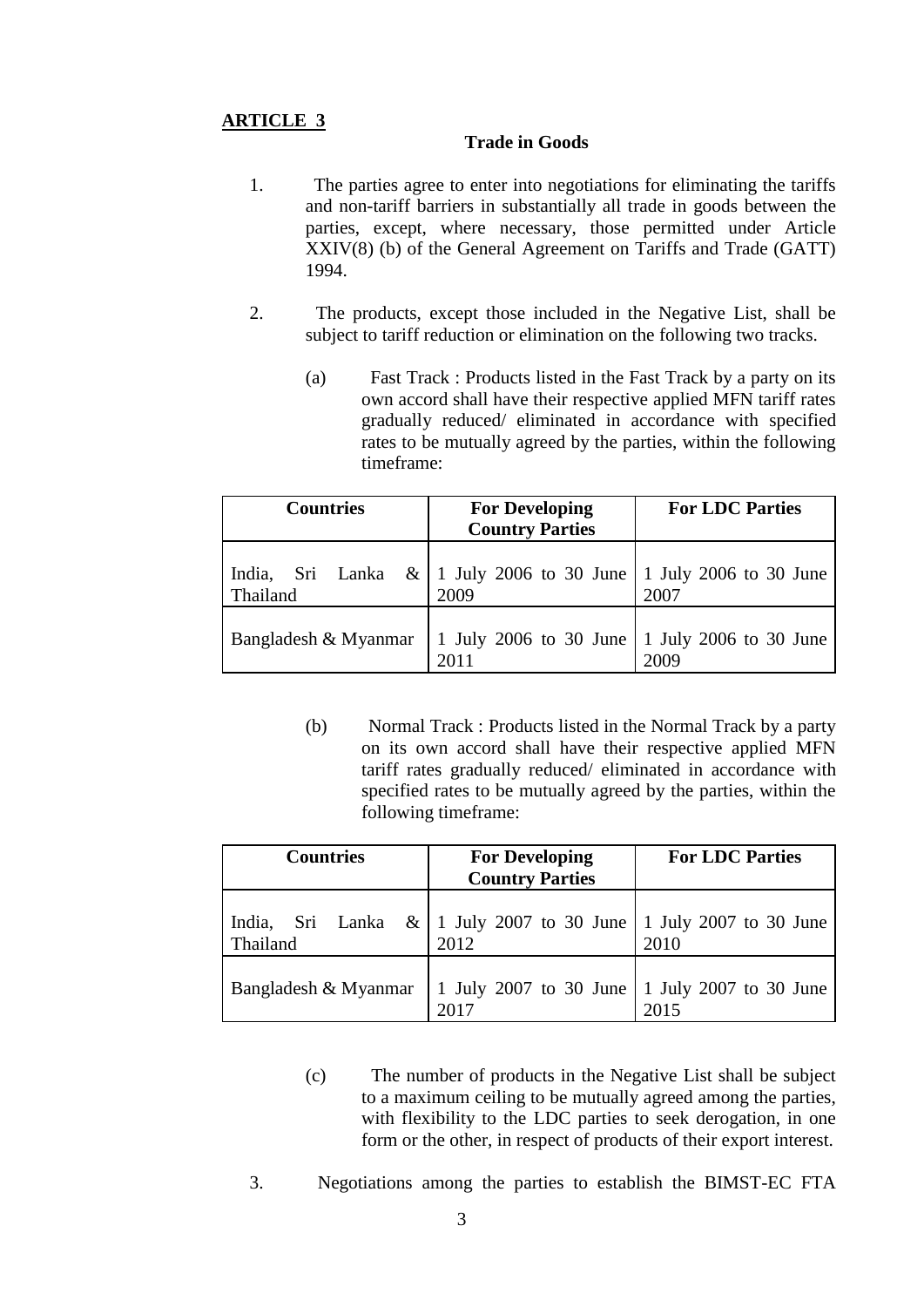covering trade in goods shall also include, but not be limited to the following:

- (a) detailed modalities governing the tariff reduction or elimination programmes as well as any other related matter, including **( a possibility of establishing a mechanism for compensation of possible revenue losses that may occur to LDC parties due to tariff preferences and)** principles governing reciprocal commitments not provided for in the preceding paragraphs of this Article :
- (b) Rules of Origin:
- (c) Treatment of out-of-quota rates:
- (d) Modification of a party's commitments under the agreement on trade in goods based on Article XXVIII of the GATT 1994;
- (e) Non-tariff measures/ barriers imposed on any product covered under this Agreement, and
- (f) Detailed procedures for safeguards based on GATT principles:

### **ARTICLE 4**

### **Trade in Services**

With the view to expediting the expansion of trade in services, the parties agree to enter into negotiations to progressively liberalise trade in services with substantial sectoral coverage through a positive list approach. Such negotiations shall be directed to:

- (a) progressive elimination of substantially all discrimination between or among the parties and/or prohibition of new or more discriminatory measures with respect to trade in services between the parties, except for measures permitted under Article V(1)(b) of the WTO General Agreement on Trade in Services (GATS).
- (b) expansion in the depth and scope of liberalization of trade in services beyond those undertaken by the Parties under the GATS;
- (c) enhance cooperation in services among the Parties in order to improve efficiency and competitiveness, as well as to diversify the supply and distribution of services of the respective service suppliers of the Parties.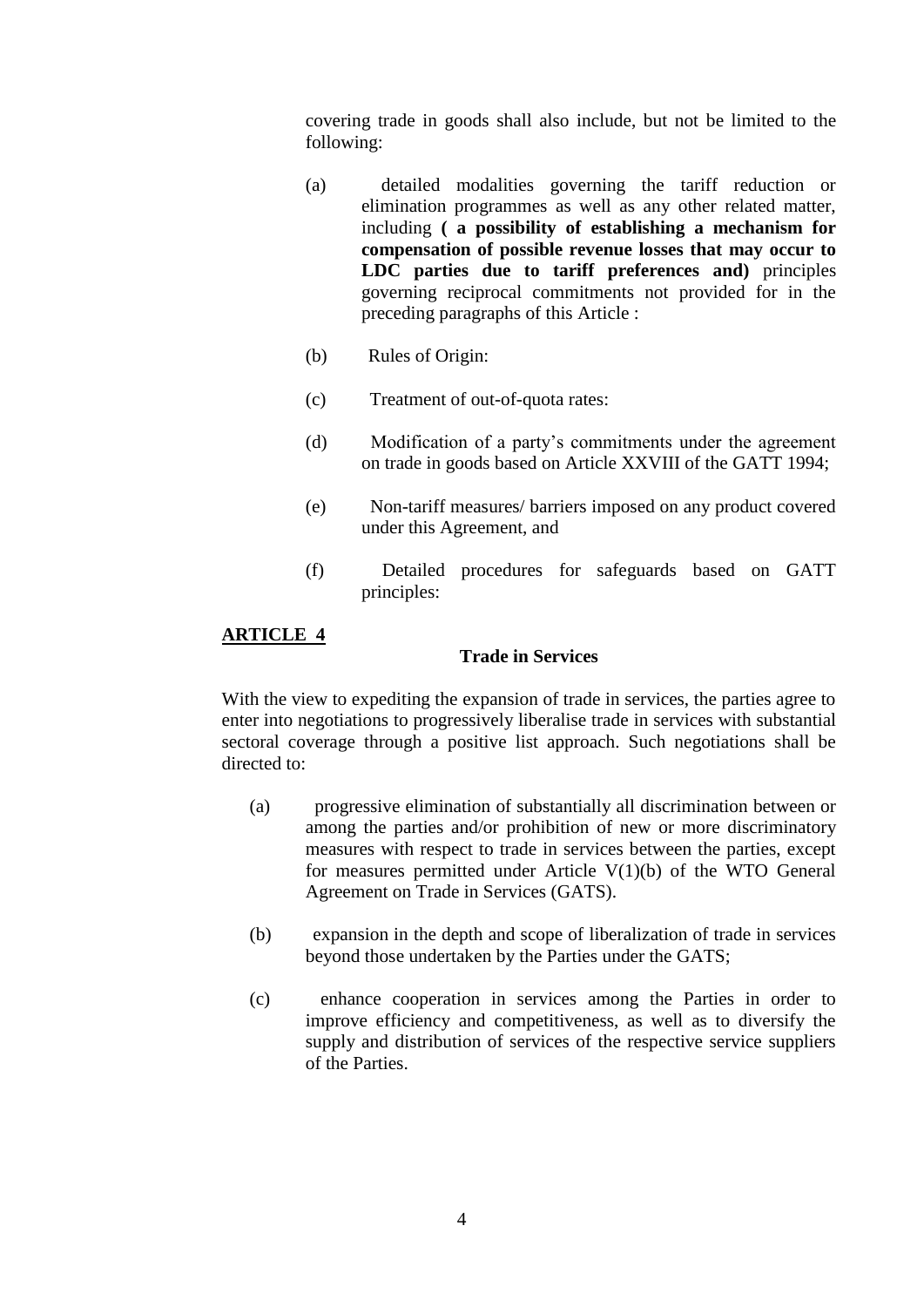#### **Investment**

To promote investments and to create the facilitative, transparent and competitive investment regime, the parties agree to:

- (a) provide for the promotion and protection of investments;
- (b) strengthen cooperation in investment, facilitate investment and improve transparency of investment rules and regulations; and
- (c) enter into negotiations in order to progressively liberalize the investment regime through a positive list approach.

### **ARTICLE 6**

#### **Areas of Economic Cooperation**

- 1. The parties agree to strengthen cooperation in the already identified sectors of technology, transportation and communication, energy, tourism and fisheries.
- 2. The parties further agree to enhance trade facilitation in areas, including but not limited to, the following:
	- (a) Mutual Recognition Arrangements (MRAs), conformity assessment, accreditation procedures, and standards & technical regulations.
	- (b) Customs cooperation;
	- (c) Trade finance;
	- (d) E-commerce; and
	- (e) Business Visa and travel facilitation.
- 3. The parties agree to implement capacity building programmes and technical assistance, particularly for the least developed countries of the BIMST-EC, in order to adjust their economic structure and expand their trade and investment with other parties.
- 4. The parties further agree to provide technical support, to the extent possible, to the LDC parties in their efforts to comply with the SPS and TBT requirements of the BIMST-EC countries. For this purpose, bilateral negotiations for fast tracking the process of MRAs, conformity assessment, accreditation procedures or any other necessary arrangements will be carried out in parallel with negotiations for FTA in goods.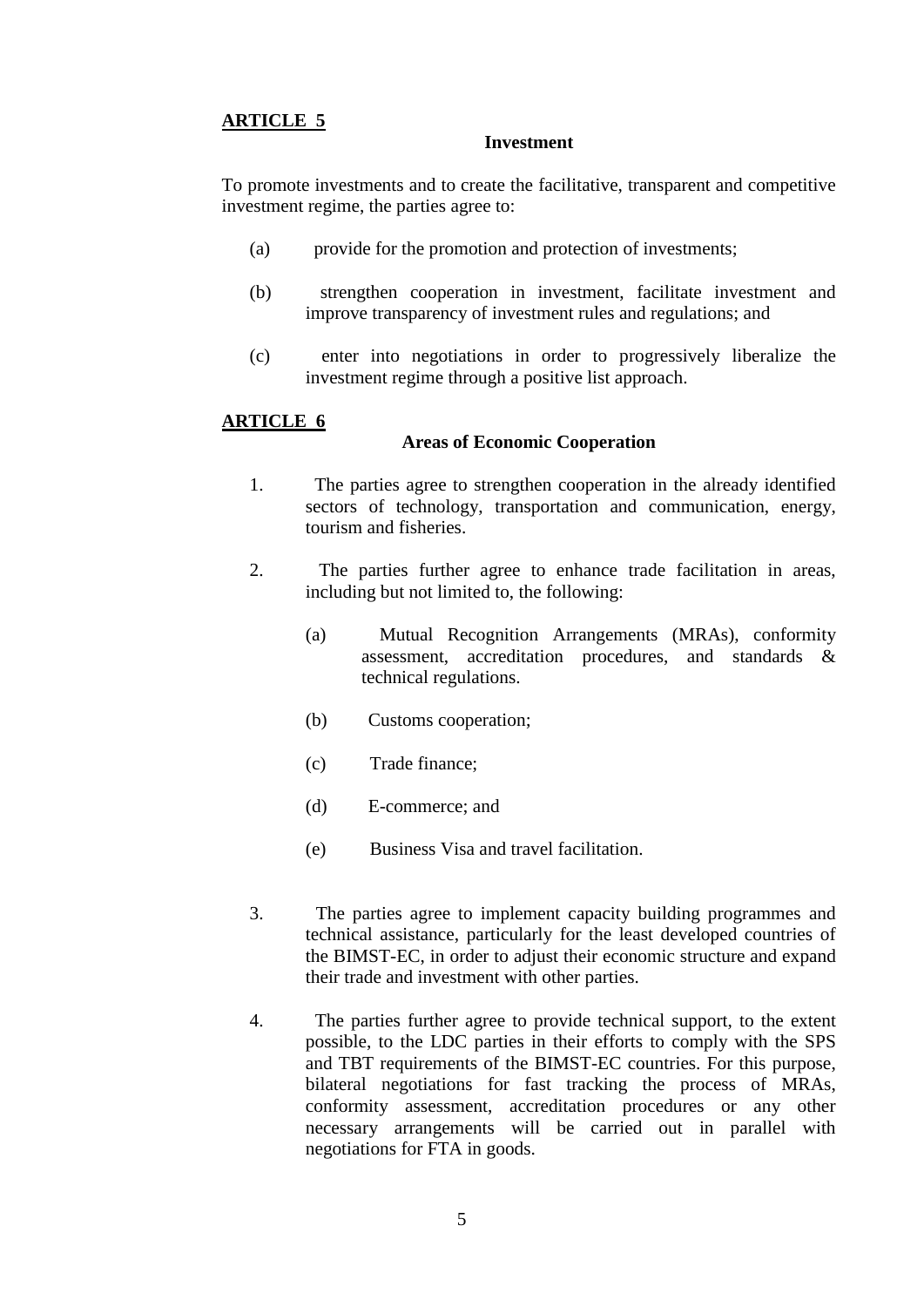### **Timeframes**

- 1. The negotiations for tariff reduction/ elimination and other matters as set out in Article 3 of this Agreement shall commence in July 2004 and be concluded by December 2005.
- 2. For trade in services and investments, the negotiations on respective agreements shall commence in 2005 and be concluded by 2007. The identification, liberalization, etc, of the sectors of services and investments shall be finalized for implementation subsequently in accordance with the timeframes to be mutually agreed; (a) taking into account the sensitive sectors of the parties; and (b) with special and differential treatment and flexibility for the LDC parties.
- 3. The parties shall continue to build upon existing or agreed programmes, develop new economic cooperation programmes and conclude agreements on various areas of economic co-operation. The parties shall do so expeditiously for early implementation in a manner and at a pace acceptable to all the parties concerned.

### **ARTICLE 8**

### **General Exceptions**

Subject to the requirement that such measures are not applied in a manner which would constitute a means of arbitrary or unjustifiable discrimination between or among the parties where the same conditions prevail, or a disguised restriction on trade within the BIMST-EC, nothing in this Agreement shall prevent any party from taking action and adopting measures for the protection of its national security or the protection of articles of artistic, historic and archaeological value, or such other measures which it deems necessary for the protection of public morals, or for the protection of human, animal or plant life, health and conservation of exhaustible natural resources.

### **ARTICLE 9**

#### **Dispute Settlement Mechanism**

- 1. The parties shall establish appropriate formal dispute settlement procedures and mechanism for the purpose of this Agreement by December 2005.
- 2. Pending the establishment of the formal dispute settlement procedures and mechanism under paragraph 1 of this Article, any dispute arising between the parties regarding the interpretation, application or implementation of this Agreement shall be settled amicably through mutual consultations.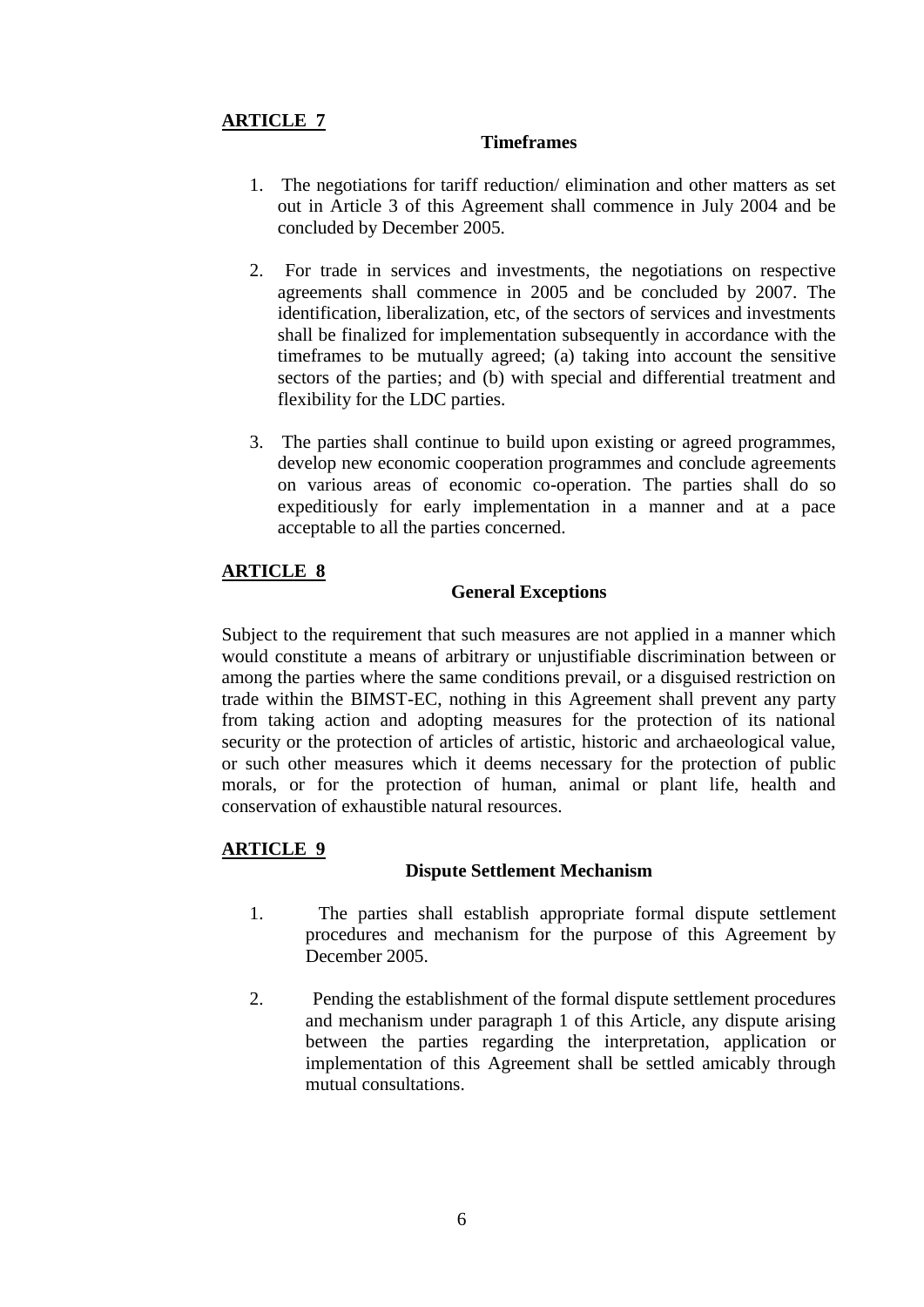### **Institutional Arrangements**

- 1. BIMST-EC Trade Negotiations Committee (BIMST-EC TNC) shall be established to carry out the programme of negotiations as set out in this Agreement.
- 2. The BIMST-EC TNC may involve other exports or establish any working group as may be necessary to assist in their negotiations, as also to coordinate and implement any economic cooperation activities undertaken pursuant to this Agreement.
- 3. The BIMST-EC TNC shall regularly report to the BIMST-EC Trade/ Economic Ministers through the Senior Trade and Economic Officials Meeting on the progress and outcome of its negotiations.

### **ARTICLE 11**

#### **Amendments**

The provisions of this Agreement may be modified through amendments mutually agreed upon in writing by the parties.

### **ARTICLE 12**

### **Miscellaneous Provisions**

- 1. Any subsidiary agreement or arrangement, which may be concluded by the parties pursuant to the provisions of this Agreement, shall form an integral part of this Agreement and be binding on the parties.
- 2. Except as otherwise provided in this Agreement, any action taken under it shall not affect or nullify the rights and obligations of a party under other agreements or arrangements to which it is a party.
- 3. The parties shall endeavour to refrain from increasing restrictions or limitations that would affect the application of this Agreement.

### **ARTICLE 13**

#### **Withdrawal from the Agreement**

- 1. A party may withdraw from the Agreement by giving a six months' notice in writing to the other parties.
- 2. Subject to the dispute settlement procedures and mechanisms to be established pursuant to Article 9, the rights and obligations of a party which has withdrawn from this Agreement shall cease to apply six months after the date of such notice.